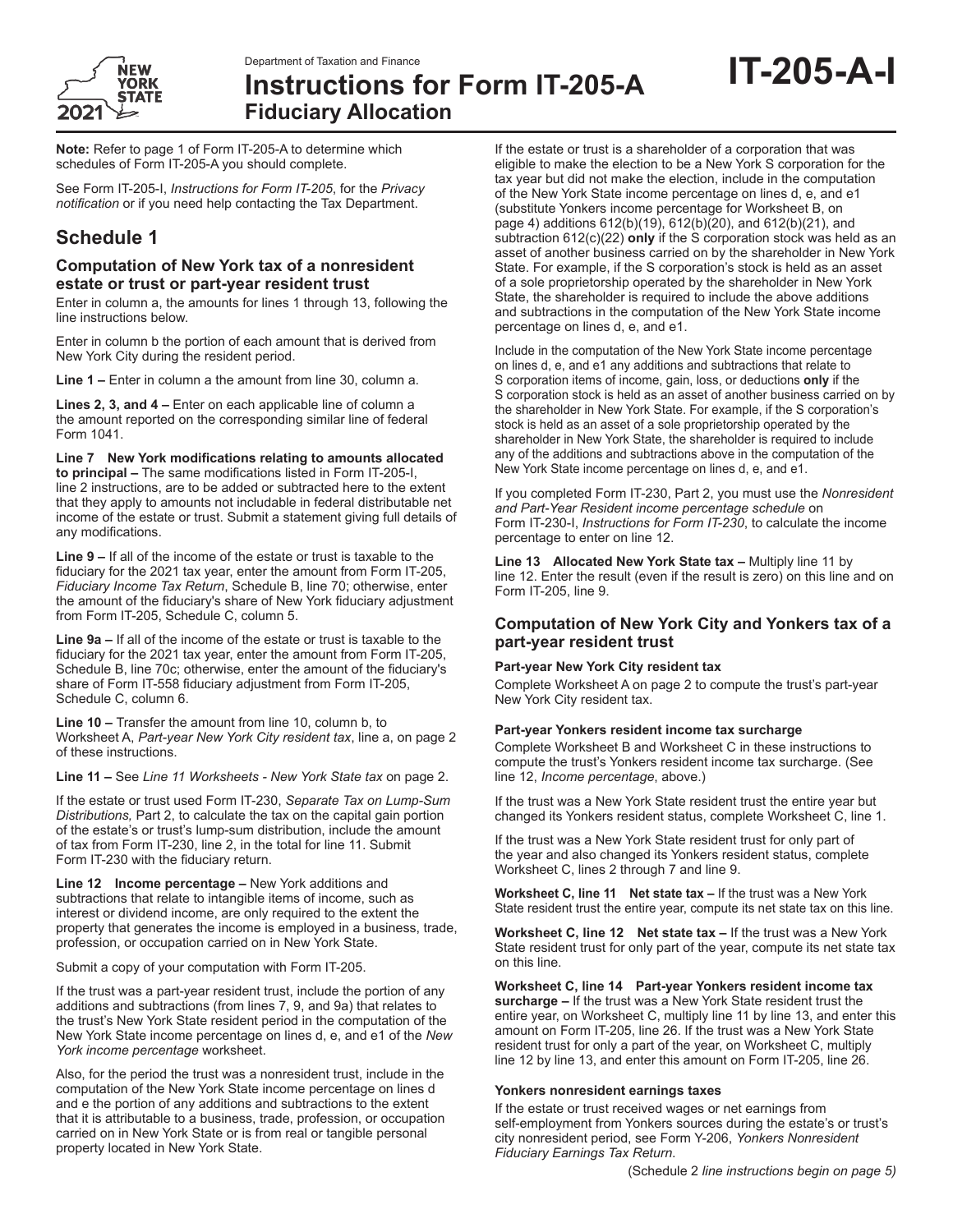#### **Page 2** of 8 **IT-205-A-I** (2021)

### **Worksheet A**

|   | Part-year New York City resident tax                                                                                                        |  |
|---|---------------------------------------------------------------------------------------------------------------------------------------------|--|
|   | a New York City taxable income (from line 10.                                                                                               |  |
| b | Determine the part-year New York City tax on<br>the amount on line a using the New York City<br>tax rate schedule on page 4. Enter here and |  |

### **Line 11 Worksheets – New York State tax**

#### **NYAGI worksheet**

|   | Complete New York adjusted gross income (NYAGI) worksheet<br>as follows:                                                                                                                  |    |  |  |  |  |  |
|---|-------------------------------------------------------------------------------------------------------------------------------------------------------------------------------------------|----|--|--|--|--|--|
| 1 | Enter federal adjusted gross income (see<br>Adjusted gross income (AGI) in the instructions                                                                                               |    |  |  |  |  |  |
| 2 | Enter amount from Form IT-205-A, line 7,                                                                                                                                                  |    |  |  |  |  |  |
| 3 | Enter the net amount of the fiduciary share of<br>additions and subtractions from Form IT-205.<br>lines 63 through 69, that relate to the income<br>reported on Form IT-205-A, lines 14   | 3  |  |  |  |  |  |
|   | 3a Enter the net amount of the fiduciary share of<br>additions and subtractions from Form IT-205,<br>Schedule B, lines 70a and 70b, that relate to<br>the income reported on Form IT-205, | За |  |  |  |  |  |
| 4 |                                                                                                                                                                                           |    |  |  |  |  |  |
| 5 | New York adjusted gross income (line 1 and add<br>or subtract line 4; enter here and on Form IT-205,                                                                                      | 5  |  |  |  |  |  |

### **Tax computation**

- If *NYAGI worksheet*, line 5, is **\$107,650 or less,** compute the estate's or trust's New York State tax on the amount on Form IT-205-A, line 10, using the *New York State tax rate schedule* in these instructions. Enter the tax amount on Form IT-205-A, line 11.
- If *NYAGI worksheet*, line 5, is **more than \$107,650,** the estate or trust must compute its tax using the appropriate tax computation worksheet below and on page 3.

|    | If NYAGI worksheet, line 5, is more than \$107,650, but not more<br>than \$25,000,000, and the estate's or trust's taxable income from<br>Form IT-205-A, line 10, is \$215,400 or less, the estate or trust<br>must compute its tax using this worksheet. |                                 |  |  |  |  |  |
|----|-----------------------------------------------------------------------------------------------------------------------------------------------------------------------------------------------------------------------------------------------------------|---------------------------------|--|--|--|--|--|
|    | 1 Enter the amount from NYAGI worksheet.                                                                                                                                                                                                                  |                                 |  |  |  |  |  |
|    | 2 Enter the estate's or trust's taxable income                                                                                                                                                                                                            |                                 |  |  |  |  |  |
| 3. | Multiply line 2 above by $6.33\%$ (.0633)<br>(Stop: If the line 1 amount above is \$157,650)<br>or more, skip lines 4 through 8 and enter                                                                                                                 | $3^{\circ}$                     |  |  |  |  |  |
|    | 4 Enter the estate's or trust's New York State tax<br>on the line 2 amount above from the New York                                                                                                                                                        | 4                               |  |  |  |  |  |
| 5. |                                                                                                                                                                                                                                                           | $5 \hspace{2em} - \hspace{2em}$ |  |  |  |  |  |
| 6  | Enter the excess of line 1 over \$107,650                                                                                                                                                                                                                 | $6 \qquad \qquad$               |  |  |  |  |  |
| 7  | Divide line 6 by \$50,000 and round the result<br>to the fourth decimal place                                                                                                                                                                             | 7                               |  |  |  |  |  |

|                                        | 8 <sup>2</sup> |
|----------------------------------------|----------------|
| 9 Add lines 4 and 8. Enter here and on |                |
|                                        | 9.             |

#### **Tax computation worksheet 2**

If *NYAGI worksheet*, line 5, is **more than \$215,400, but not more than \$25,000,000**, and the estate's or trust's taxable income from Form IT-205-A, line 10, is **more than \$215,400**, **but not more than \$1,077,550**, the estate or trust must compute its tax using this worksheet.

| 1  | Enter the amount from NYAGI worksheet,                                                                                                    |          |
|----|-------------------------------------------------------------------------------------------------------------------------------------------|----------|
| 2  | Enter the estate's or trust's taxable income                                                                                              | 2        |
| 3  | Multiply line 2 above by $6.85\%$ (.0685)<br>(Stop: If the line 1 amount above is \$265,400<br>or more, skip lines 4 through 10 and enter | 3        |
| 4  | Enter the estate's or trust's New York State tax<br>on the line 2 amount above from the New York                                          | 4        |
| 5. |                                                                                                                                           | 5        |
| 6  |                                                                                                                                           | 526<br>6 |
| 7  |                                                                                                                                           |          |
| 8  | Enter the excess of line 1 over \$215,400                                                                                                 | 8 —      |
| 9  | Divide line 8 by \$50,000 and round the result                                                                                            | 9        |
| 10 |                                                                                                                                           | 10       |
| 11 | Add lines 4, 6, and 10. Enter here and on                                                                                                 | 11       |

#### **Tax computation worksheet 1**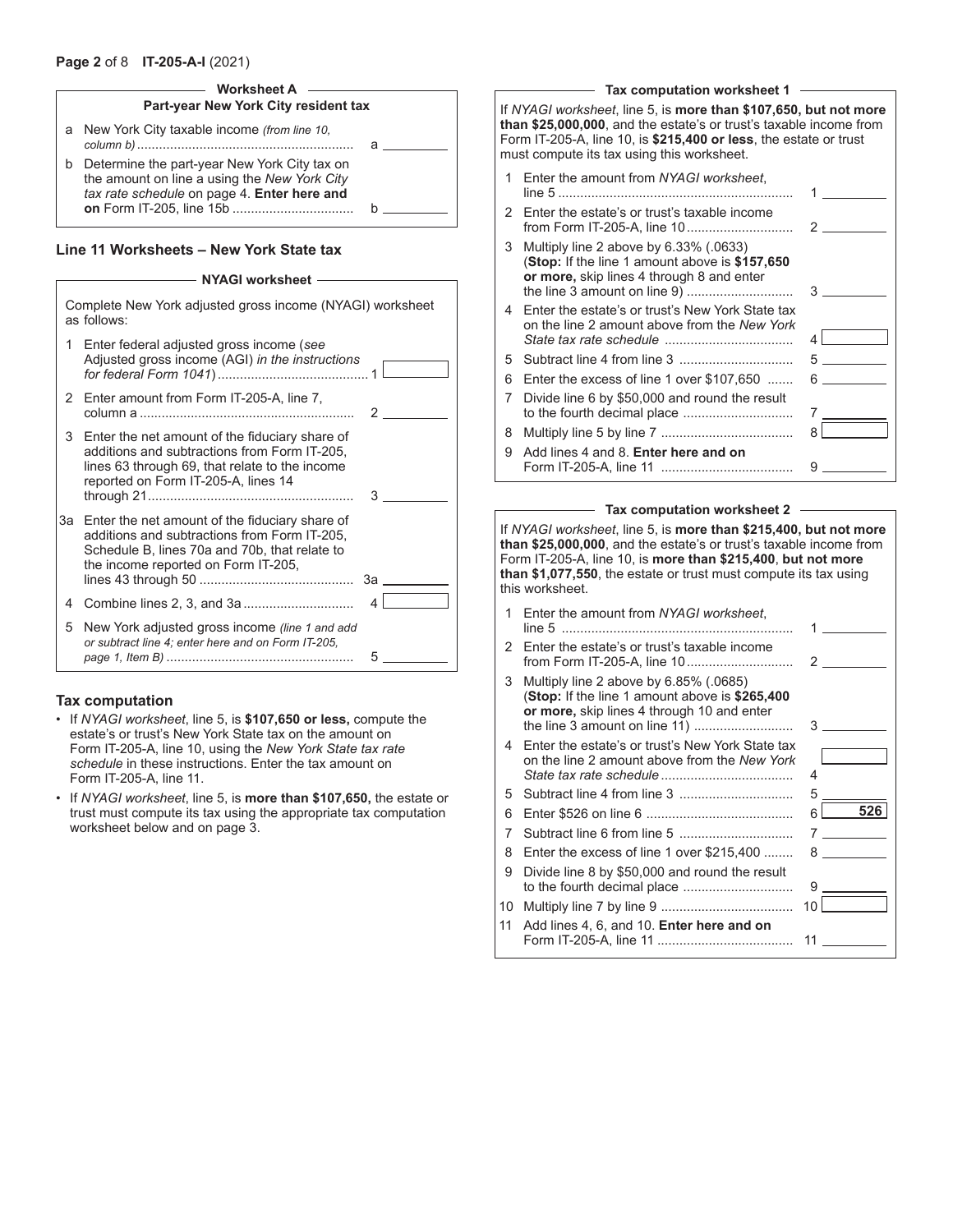| Tax computation worksheet 3 -                                                                                                                                                                                                     |                                                                                                                                                                                                                                                                  |                                   |  |  |  |  |
|-----------------------------------------------------------------------------------------------------------------------------------------------------------------------------------------------------------------------------------|------------------------------------------------------------------------------------------------------------------------------------------------------------------------------------------------------------------------------------------------------------------|-----------------------------------|--|--|--|--|
|                                                                                                                                                                                                                                   | If NYAGI worksheet, line 5, is more than \$1,077,550, but not<br>more than \$25,000,000, and the estate's or trust's taxable income<br>is more than \$1,077,550 but not more than \$5,000,000, the<br>estate or trust must compute its tax using this worksheet. |                                   |  |  |  |  |
| 1                                                                                                                                                                                                                                 | Enter the amount from NYAGI worksheet,                                                                                                                                                                                                                           | $1 \qquad \qquad$                 |  |  |  |  |
| 2                                                                                                                                                                                                                                 | Enter the estate's or trust's taxable income                                                                                                                                                                                                                     |                                   |  |  |  |  |
|                                                                                                                                                                                                                                   | from Form IT-205-A, line 10                                                                                                                                                                                                                                      | $\overline{2}$ and $\overline{2}$ |  |  |  |  |
| 3                                                                                                                                                                                                                                 | Multiply line 2 above by 9.65% (.0965) (Stop:<br>If the line 1 amount above is \$1,127,550 or<br>more, skip lines 4 through 10 and enter the                                                                                                                     | 3                                 |  |  |  |  |
| 4                                                                                                                                                                                                                                 | Enter the estate's or trust's New York State tax<br>on the line 2 amount above from the New York                                                                                                                                                                 | 4 I                               |  |  |  |  |
| 5                                                                                                                                                                                                                                 |                                                                                                                                                                                                                                                                  | 5                                 |  |  |  |  |
| 6                                                                                                                                                                                                                                 |                                                                                                                                                                                                                                                                  | $6 \overline{1,646}$              |  |  |  |  |
| 7                                                                                                                                                                                                                                 |                                                                                                                                                                                                                                                                  | $7 \underline{\hspace{1cm}}$      |  |  |  |  |
| 8                                                                                                                                                                                                                                 | Enter the excess of line 1 over \$1,077,550                                                                                                                                                                                                                      | $8 \sim 1$                        |  |  |  |  |
| 9                                                                                                                                                                                                                                 | Divide line 8 by \$50,000 and round the result<br>to the fourth decimal place                                                                                                                                                                                    | 9.                                |  |  |  |  |
| 10                                                                                                                                                                                                                                |                                                                                                                                                                                                                                                                  | 10 <sup>1</sup>                   |  |  |  |  |
| 11                                                                                                                                                                                                                                | Add lines 4, 6, and 10. Enter here and on                                                                                                                                                                                                                        | $11$ $\qquad$                     |  |  |  |  |
|                                                                                                                                                                                                                                   | Tax computation worksheet 4                                                                                                                                                                                                                                      |                                   |  |  |  |  |
| If NYAGI worksheet, line 5 is more than \$5,000,000, but not<br>more than \$25,000,000, and the estate's or trust's taxable income<br>is more than \$5,000,000, the estate or trust must compute its tax<br>using this worksheet. |                                                                                                                                                                                                                                                                  |                                   |  |  |  |  |
| 1                                                                                                                                                                                                                                 | Enter the amount from NYAGI worksheet,                                                                                                                                                                                                                           | $1 \qquad \qquad$                 |  |  |  |  |
| 2                                                                                                                                                                                                                                 | Enter the estate's or trust's taxable income<br>from Form IT-205-A, line 10                                                                                                                                                                                      | $2 \equiv$                        |  |  |  |  |
| 3                                                                                                                                                                                                                                 | Multiply line 2 above by 10.30% (.1030) (Stop:<br>If the line 1 amount above is \$5,050,000 or<br>more, skip lines 4 through 10 and enter the                                                                                                                    | 3                                 |  |  |  |  |
| 4                                                                                                                                                                                                                                 | Enter the estate's or trust's New York State tax<br>on the line 2 amount above from the New York                                                                                                                                                                 | 4                                 |  |  |  |  |
| 5                                                                                                                                                                                                                                 | Subtract line 4 from line 3                                                                                                                                                                                                                                      | 5                                 |  |  |  |  |
| 6                                                                                                                                                                                                                                 |                                                                                                                                                                                                                                                                  | 31,817<br>6                       |  |  |  |  |

 Subtract line 6 from line 5 ............................... 7 Enter the excess of line 1 over \$5,000,000 .... 8 Divide line 8 by \$50,000 and round the result to the fourth decimal place .............................. 9 Multiply line 7 by line 9 .................................... 10 Add lines 4, 6, and 10. **Enter here and on** 

Form IT-205-A, line 11 ..................................... 11

| 1  | Enter the amount from NYAGI worksheet,                                                                                                                                                                                                                                                                        |               |
|----|---------------------------------------------------------------------------------------------------------------------------------------------------------------------------------------------------------------------------------------------------------------------------------------------------------------|---------------|
| 2  | Enter the estate's or trust's taxable income                                                                                                                                                                                                                                                                  | $\mathcal{P}$ |
| 3  | Multiply line 2 above by $10.90\%$ (.1090) (Stop:<br>If the line 1 amount above is \$25,050,000 or<br>more, skip lines 4 through 10 and enter the                                                                                                                                                             | 3             |
| 4  | Enter the estate's or trust's New York State tax<br>on the line 2 amount above from the New York                                                                                                                                                                                                              | 4             |
| 5. |                                                                                                                                                                                                                                                                                                               | 5             |
| 6  | If line 2 is \$215,400 or less, enter \$526 on<br>line 6. If line 2 is more than \$215,400 but not<br>more than \$1,077,550, enter \$1,646 on line 6.<br>If line 2 is more than \$1,077,550 but not more<br>than \$5,000,000, enter \$31,817 on line 6. If<br>line 2 is more than \$5,000,000, enter \$64,317 |               |
|    |                                                                                                                                                                                                                                                                                                               | 6             |
| 7  |                                                                                                                                                                                                                                                                                                               |               |
| 8  | Enter the excess of line 1 over $$25,000,000$ .                                                                                                                                                                                                                                                               | 8 — 1         |
| 9  | Divide line 8 by \$50,000 and round the result                                                                                                                                                                                                                                                                | 9             |
| 10 |                                                                                                                                                                                                                                                                                                               | 10            |
| 11 | Add lines 4, 6, and 10. Enter here and on                                                                                                                                                                                                                                                                     |               |

Form IT-205-A, line 11 ..................................... 11

If *NYAGI worksheet*, line 5 is **more than \$25,000,000,** the estate

**Tax computation worksheet 5**

or trust must compute its tax using this worksheet.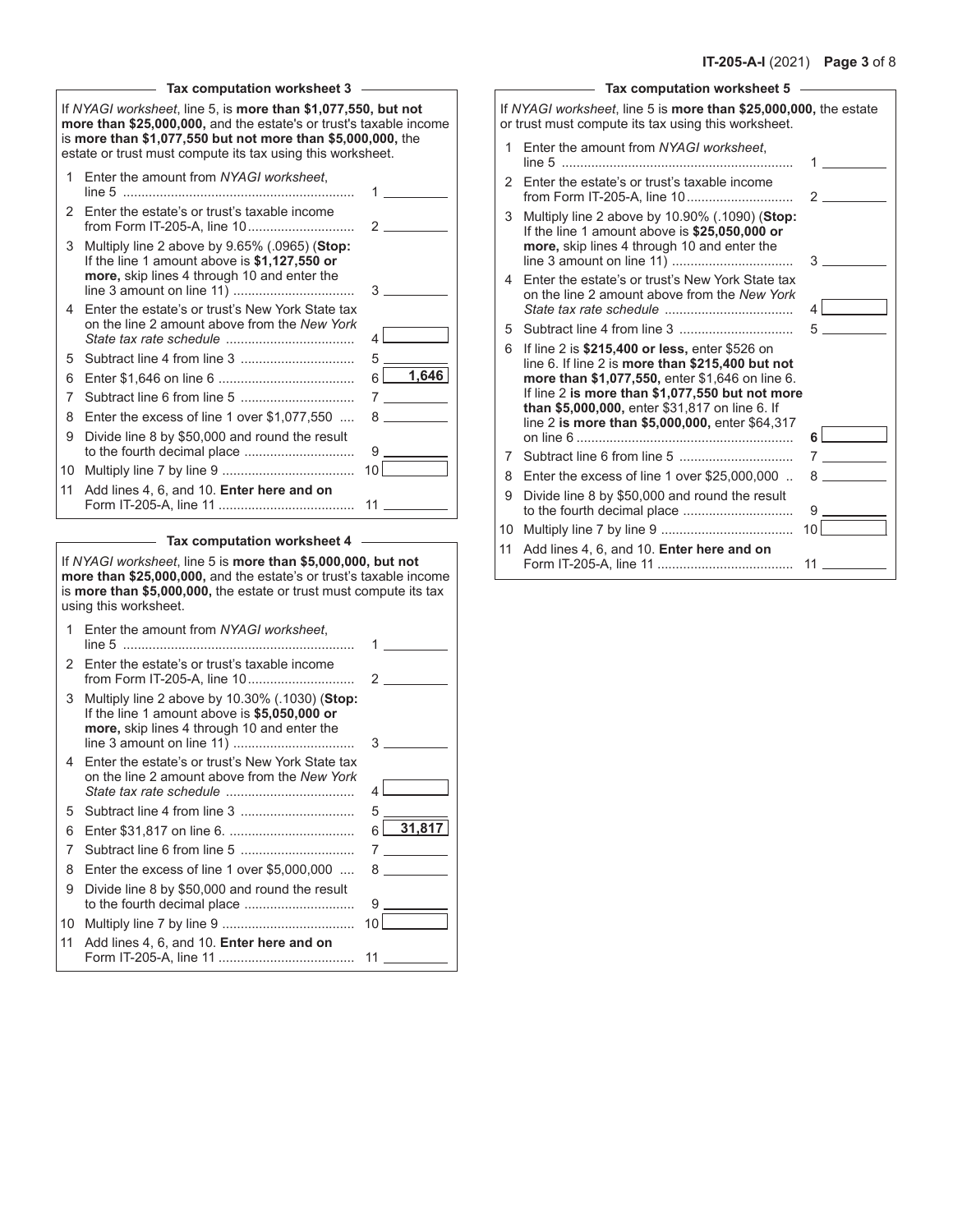#### **New York State tax rate schedule**

| If taxable income is: |           |                 |           |         |              |        |              |                   |                    |             |  |
|-----------------------|-----------|-----------------|-----------|---------|--------------|--------|--------------|-------------------|--------------------|-------------|--|
|                       | over      | but<br>not over |           |         | Base tax is: |        |              |                   |                    |             |  |
| \$                    | 0         | \$<br>8,500     |           |         |              | 4%     |              | of taxable income |                    |             |  |
|                       | 8,500     | 11.700          | \$        | 340     | plus         | 4.5%   |              | of amount over    |                    | \$<br>8,500 |  |
|                       | 11,700    | 13,900          |           | 484     | plus         | 5.25%  |              | $\mathbf{H}$      | $\mathbf{u}$       | 11,700      |  |
|                       | 13.900    | 21,400          |           | 600     | plus         | 5.9%   | $\mathbf{u}$ | $\mathbf{H}$      | $\mathbf{u}$       | 13,900      |  |
|                       | 21,400    | 80.650          |           | 1,042   | plus         | 5.97%  | $\mathbf{u}$ | $\mathbf{H}$      | $\mathbf{u}$       | 21,400      |  |
|                       | 80,650    | 215,400         |           | 4.579   | plus         | 6.33%  | $\mathbf{u}$ | $\mathbf{H}$      | $\pmb{\mathsf{H}}$ | 80,650      |  |
|                       | 215,400   | 1,077,550       |           | 13,109  | plus         | 6.85%  | $\mathbf{H}$ | $\mathbf{H}$      | $\pmb{\mathsf{H}}$ | 215,400     |  |
|                       | 1,077,550 | 5,000,000       |           | 72,166  | plus         | 9.65%  |              | $\mathbf{H}$      | $\mathbf{u}$       | 1,077,550   |  |
|                       | 5,000,000 | 25,000,000      |           | 450,683 | plus         | 10.30% |              |                   | $\mathbf{u}$       | 5,000,000   |  |
| 25,000,000            |           |                 | 2,510,683 |         | plus         | 10.90% |              | $\mathbf{H}$      | $\mathbf{u}$       | 25,000,000  |  |

### **New York State income percentage**

| <b>b</b> Enter the portion of any administration costs, income distribution deduction, exemption, and other deductions used<br>in determining federal adjusted gross income that relate to items of income, gain, loss, and deduction derived from or |    |  |
|-------------------------------------------------------------------------------------------------------------------------------------------------------------------------------------------------------------------------------------------------------|----|--|
|                                                                                                                                                                                                                                                       |    |  |
| d Enter amount from Form IT-205-A, line 7, column a, that relates to New York source income (see line 12 instructions on                                                                                                                              |    |  |
|                                                                                                                                                                                                                                                       |    |  |
| e1 Enter amount from Form IT-205-A, line 9a, column a, that relates to New York source income (see line 12 instructions on page 1)                                                                                                                    | е1 |  |
|                                                                                                                                                                                                                                                       |    |  |
|                                                                                                                                                                                                                                                       |    |  |
| h Divide line g above by line 5 from the NYAGI worksheet on page 2. Round the result to the fourth decimal place and                                                                                                                                  |    |  |

### **New York City tax rate schedule If the city taxable income is:**

| 3.078%<br>\$12.000<br>of the amount on <i>Worksheet A</i> , line a   | over | but<br>not over |  | Enter on page 2, Worksheet A, line b: |  |
|----------------------------------------------------------------------|------|-----------------|--|---------------------------------------|--|
|                                                                      |      |                 |  |                                       |  |
| 369<br>25.000<br>plus 3.762%<br>\$12.000<br>12.000<br>of excess over |      |                 |  |                                       |  |
| <br>$\mathbf{H}$<br>25,000<br>50.000<br>858<br>plus 3.819%<br>25,000 |      |                 |  |                                       |  |
| <br>ш<br>50.000<br>plus 3.876%<br>50.000<br>'.813                    |      |                 |  |                                       |  |

### **Part-year Yonkers resident income tax surcharge worksheets**

|   | Yonkers income percentage                                                                                                                                                                                                                    |  |
|---|----------------------------------------------------------------------------------------------------------------------------------------------------------------------------------------------------------------------------------------------|--|
|   |                                                                                                                                                                                                                                              |  |
| b | Enter the portion of any administration costs, income distribution deduction, exemption, and other deductions used in<br>determining federal adjusted gross income that relate to items of income, gain, loss, and deduction derived from or |  |
|   |                                                                                                                                                                                                                                              |  |
|   | <b>d</b> Enter amount from Form IT-205-A, line 7, column a, that relates to Yonkers resident period (see line 12 . instructions on page 1) $\mathbf{d}$                                                                                      |  |
|   | e Enter amount from Form IT-205-A, line 9, column a, that relates to Yonkers resident period (see line 12 instructions on page 1) e                                                                                                          |  |
|   | e1 Enter amount from Form IT-205-A, line 9a, column a, that relates to Yonkers resident period (see line 12 instructions on page 1)  e1                                                                                                      |  |
|   |                                                                                                                                                                                                                                              |  |
|   |                                                                                                                                                                                                                                              |  |
|   |                                                                                                                                                                                                                                              |  |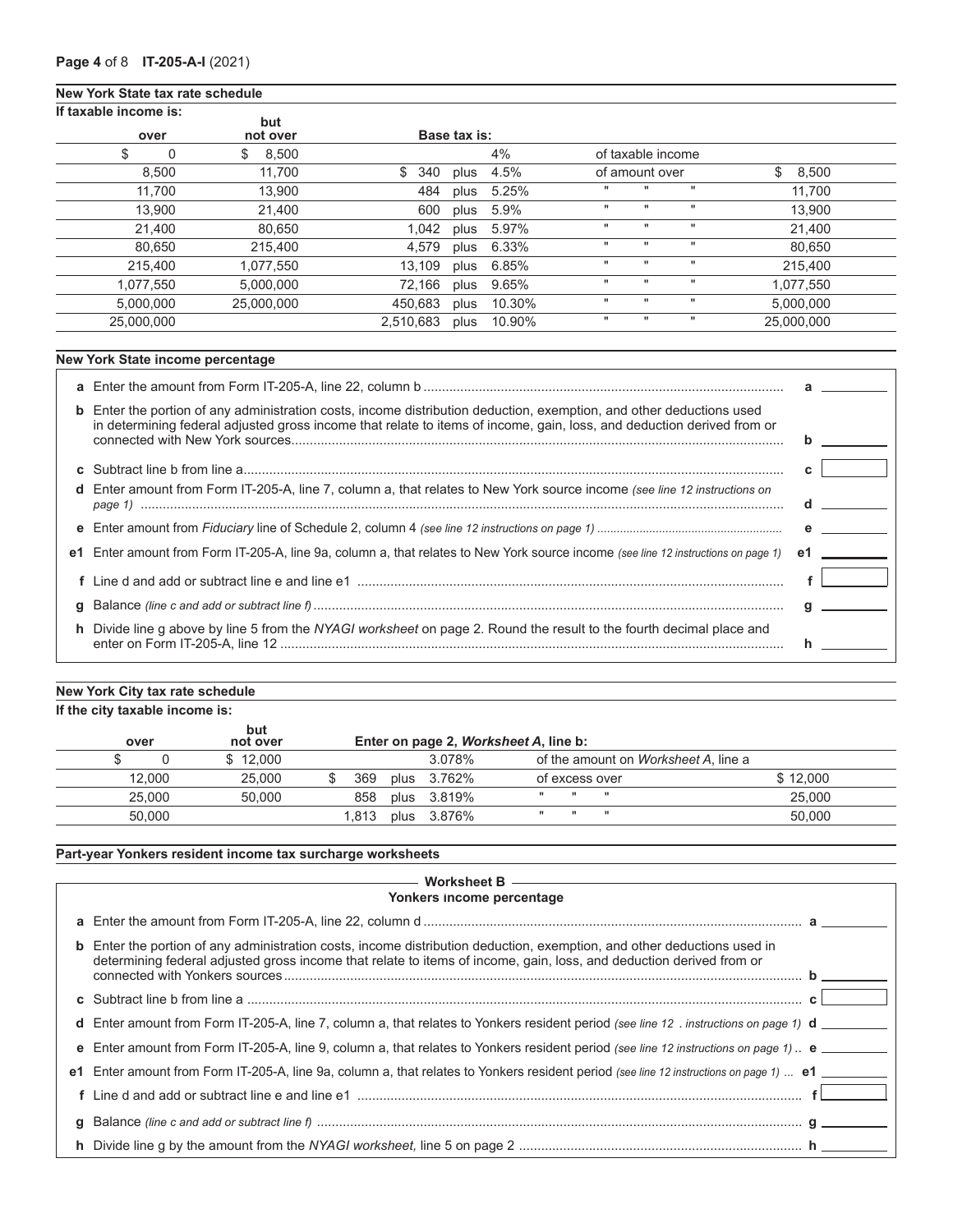|              | <b>VYULNSHEEL U</b>                                                                    |    |                  |                     |       |                                  |  |  |
|--------------|----------------------------------------------------------------------------------------|----|------------------|---------------------|-------|----------------------------------|--|--|
|              | Part-year Yonkers resident income tax surcharge                                        |    |                  |                     |       |                                  |  |  |
|              |                                                                                        |    | <b>Full-year</b> | <b>NYS resident</b> |       | Part-year<br><b>NYS resident</b> |  |  |
| 1            |                                                                                        |    |                  |                     |       |                                  |  |  |
| $\mathbf{2}$ |                                                                                        |    |                  |                     |       |                                  |  |  |
| 3            |                                                                                        |    |                  |                     |       |                                  |  |  |
| 4            |                                                                                        |    |                  |                     |       |                                  |  |  |
| 5            |                                                                                        |    |                  |                     |       |                                  |  |  |
| 6            |                                                                                        |    |                  |                     |       |                                  |  |  |
| 7            | Refundable credits from Form IT-205, line 33 (less any claim of right credit           |    |                  |                     |       |                                  |  |  |
|              |                                                                                        |    |                  |                     |       |                                  |  |  |
| 8            |                                                                                        |    |                  |                     |       |                                  |  |  |
| 9            |                                                                                        |    |                  |                     |       |                                  |  |  |
| 10           |                                                                                        | 10 |                  | %                   |       | ℅                                |  |  |
| 11           |                                                                                        | 11 |                  |                     |       |                                  |  |  |
| 12           |                                                                                        | 12 |                  |                     |       |                                  |  |  |
| 13           |                                                                                        | 13 |                  |                     | .1675 |                                  |  |  |
| 14           | Part-year Yonkers resident income tax surcharge (Multiply line 11 by line 13           |    |                  |                     |       |                                  |  |  |
|              | and also enter this amount on Form IT-205, line 26; or multiply line 12 by line 13 and |    |                  |                     |       |                                  |  |  |
|              |                                                                                        |    |                  |                     |       |                                  |  |  |

**Worksheet C** 

*(continued from page 1)*

## **Schedule 2**

### **Fiduciary's and beneficiary's share of income from New York State sources**

Allocate the federal distributable net income from New York State sources (line 38, column b) in Schedule 2 to the estate or trust (fiduciary) and its beneficiaries in proportion to their respective shares in the federal distributable net income of the estate or trust. Submit additional sheets if necessary.

**Column 1 –** Enter the respective shares of federal distributable net income of each beneficiary and of the fiduciary on the appropriate lines of column 1. Use the same letter (a, b, etc.) as used in Schedule C of Form IT-205 to identify each beneficiary.

**Note:** Solely for purposes of determining the allocation of income from New York State sources that applies among the nonresident taxpayers, entries must be made for both resident and nonresident beneficiaries. If you are required to complete Form IT‑205, Schedule C, columns 3, 4, and 5, the entries in columns 3 and 4 will be identical to the entries in Form IT-205-A, Schedule 2, columns 1 and 2.

**Column 2 –** Determine the percentage interest of each beneficiary and the fiduciary in the federal distributable net income of the estate or trust based upon amounts in column 1. Enter these percentages in column 2.

**Column 3 –** Enter on the *Totals* line of column 3 the total income from New York sources included in federal distributable net income of the estate or trust (from line 38, column b). The share of each nonresident beneficiary or of the fiduciary of a nonresident estate or trust or part-year resident trust in the total amount is determined by multiplying the total income from New York sources (column 3 total) by the column 2 percentage. No entry is required in this column for a resident beneficiary or the fiduciary of a resident estate or trust.

**Column 4 –** Enter the fiduciary adjustment (from Form IT‑205, line 70) on the *Totals* line of column 4. The share of each nonresident beneficiary or the fiduciary of a nonresident estate or trust in the total amount is determined by multiplying the total fiduciary adjustment by the column 2 percentage. The nonresident beneficiary's share of fiduciary adjustment is to be reported on his or her Form IT-225, *New York State Modifications*, as a net addition or net subtraction. If the estate or trust has no federal distributable net income, the share of each beneficiary in the fiduciary adjustment must be in proportion to his or her share of the estate or trust income for the tax year, under local law or the governing instrument, which is required to be distributed currently and any other amounts of the income distributed in the tax year. Any balance of the fiduciary adjustment not allocable to beneficiaries must be allocated to the estate or trust. If the shares in the fiduciary adjustment are apportioned in accordance with this paragraph, **do not complete Schedule 2**. Instead, show the apportionment in a schedule submitted with the return.

When an item of income, gain, loss, or deduction is attributable to corpus or principal, or the beneficiaries do **not** share pro rata and the applicable method set forth above for apportioning the fiduciary adjustment results in an inequity, as defined in Personal Income Tax Regulations sections 119.3 and 139.4 (regarding alternate methods of attributing modifications), a fiduciary may, in its discretion, use the applicable method set forth in such regulations. If an alternate method is used, the fiduciary, instead of completing Schedule 2, should submit with the return a schedule containing the information required under the applicable regulation.

# **Schedule 3**

### **Nonresident beneficiary's share of income and deduction from New York State sources**

Use the same letter (a, b, etc.) as used on Form IT-205, Schedule C, to identify each beneficiary. Submit additional sheets if necessary.

**Columns 1 through 4 –** Enter in the appropriate column each nonresident beneficiary's share of income, gain, or loss included in his or her share of distributable net income from New York State sources as reported on Form IT-205-A, Schedule 2, column 3 (also see column 5 instructions for deductions). Amounts are to be reported by the nonresident beneficiaries on the appropriate lines 1 through 18 of their Form IT-203, *Nonresident and Part-Year Resident Income Tax Return,* as income from New York State sources.

**Column 5 –** Submit a separate schedule showing each nonresident beneficiary's share of other deductions from New York State sources included in the beneficiary's total share of distributable net income.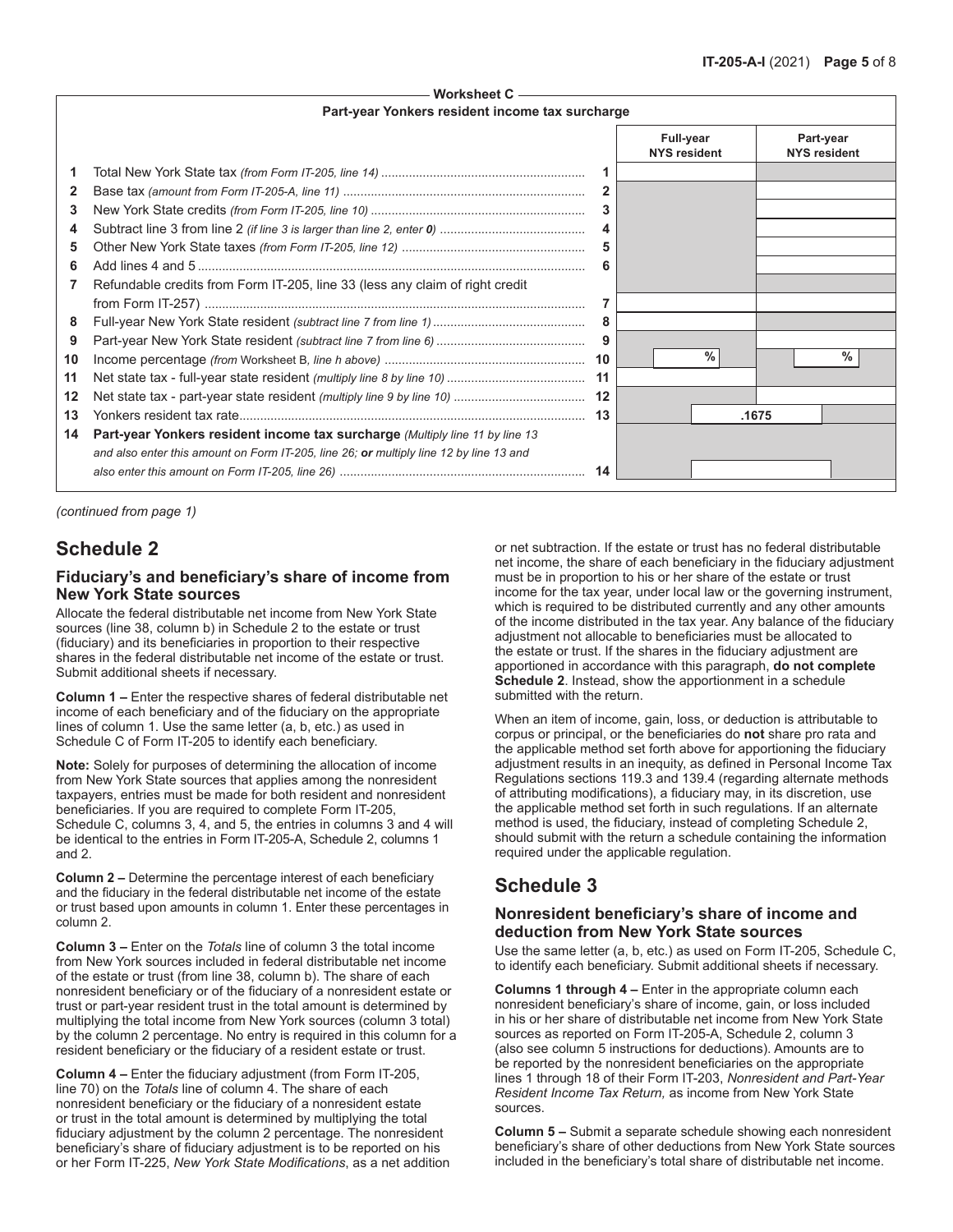### **Schedule 4**

### **Details of federal distributable net income and amounts from New York State sources**

Enter in column a the amount reported on federal Form 1041 for the applicable items listed in this schedule. If the fiduciary was a **part-year resident trust,** also include in column a all items the trust would be required to include if the trust were filing a federal return on the accrual basis. Enter in column b the portion of each amount that is derived from New York sources.

Enter in column c the portion of each amount that was received during the period of New York City residency. Enter in column d the portion of each amount that was received during the period of Yonkers residency.

### **New York City and Yonkers resident trust**

If any amount from the trust is subject to the New York City or Yonkers resident income tax, substitute *New York City* or *Yonkers* for *New York State* in the following instructions and include that portion in the applicable column c or d.

**Lines 14 and 15 Interest income and dividends –** Report on lines 14 and 15, column b, income from interest and dividends included in column a that is income from a trade or business carried on in New York State.

**Line 16 Business income (or loss) –** Enter in column b the net profit from a trade or business carried on in New York State by the estate or trust. If business is carried on both in and out of New York State and the New York income can be determined from the books and records of the business, enter in column b the net profit from business carried on in New York State, and in column b on the appropriate lines the other items relating to the New York operations. If the New York income of the business cannot be determined from the books of the business, income must be allocated to New York State in accordance with the formula in Schedule 5 or an approved alternate method. Apply the business allocation percentage on line 46 to line 16, column a and to each allocable item of business income, gain, loss or deduction reported in column a on other lines of Schedule 4 to determine the New York amounts.

**Line 17 Capital gain (or loss) –** Enter in column b the gain shown on line 75, column 3. If line 75, column 3, is a net loss, compute the amount of the loss deductible on line 17 following the instructions for Part II of federal Schedule D. (See Schedule 7 instructions on page 7.)

**Line 18 Rents, royalties, partnerships, other estates and trusts, etc. –** Include in column b the portion derived from New York State sources of the estate's or trust's share of income, gain, loss, or deduction from net rents and royalties from: (1) real property situated in New York State, whether or not used in or connected with a business; (2) tangible personal property not used in a business if the property has an actual situs in New York State; and (3) tangible and intangible personal property used in or connected with a trade or business carried on in New York State by the estate or trust.

**Note:** The Schedule 5 business allocation percentage does not apply to income from tangible personal property not used in a business or real property, since this income is 100% includable if the property is located in New York State and 100% excludable if the property is located outside New York State.

Also include in column b the portion derived from New York State sources of the estate's or trust's share of income, gain, loss, or deduction from: (1) a partnership (which may ordinarily be obtained from Form IT-204); (2) an S corporation (see Form CT-3-S); (3) other estates or trusts (see Form IT-205 or IT-205-A); and (4) real estate mortgage investment conduits (REMICs).

Any portion of the estate's or trust's share of such income, gain, loss, or deduction not reported here must be included elsewhere in Schedule 4, column b, on the appropriate line describing the nature of the income (for example, a partnership's New York capital gain would be included on line 17, column b).

**Passive activity loss limitations –** Any deduction for passive activity losses for an estate or trust must be recomputed to determine the amounts that would be allowed if the federal adjusted gross income took into account only items of income, gain, loss, or deduction derived from or connected with New York sources.

If the trust was a **part-year resident trust**, you must recalculate your passive activity loss limitations as if separate federal returns were filed for the trust's resident and nonresident periods.

**Line 19 Farm income (or loss) –** Enter in column b the net profit from farming carried on in New York State by the estate or trust.

**Line 21 Other income –** Enter in column b any New York source income that is not reportable elsewhere in Schedule 4.

Prizes won by a nonresident in the New York State Lottery are New York source income if:

- the prize was won on or after October 1, 2000; and
- the total proceeds of the prize are more than \$5,000.

Gambling winnings in excess of \$5,000 from wagering transactions within New York State are New York source income.

If the trust or estate is a shareholder of a federal S corporation for which the election to be a New York S corporation was in effect for the tax year, the estate's or trust's ordinary income to be entered in column b may be obtained from the S corporation.

Report capital gains, dividends, etc. in column b on the appropriate lines.

New York source income also includes:

- any gain from the sale, transfer, or other disposition of shares of stock in a cooperative housing corporation in connection with the grant or transfer of a proprietary leasehold, when the real property comprising the units of such cooperative housing corporation is located in New York State, whether or not connected with a business;
- income attributable to the ownership of any interest in real property located in New York State (including all or a portion of the gain or loss from the sale or exchange of an interest in an entity if the entity owns real property in New York State, or owns shares of stock in a cooperative housing corporation where the cooperative units relating to the shares are located in New York, provided that the sum of the fair market values of such real property, cooperative shares, and related cooperative units equals or exceeds 50% of the fair market value of the assets the entity has owned for at least two years as of the date of the sale or exchange; for additional information, see TSB-M-18(1)I, *Definition of New York Source Income of a Nonresident Individual Expanded)*; or tangible personal property located in New York State;
- income attributable to the ownership of any interest in intangible personal property to the extent that it is used in a business, trade, profession, or occupation carried on in New York State; **and**
- any gain recognized by the estate or trust for federal income tax purposes from the sale or transfer of a partnership interest, where the sale or transfer:
	- is subject to the provisions of Internal Revenue Code (IRC) section 1060; and
	- occurred on or after April 10, 2017.

The amount of the gain to be included in New York source income is determined in a manner consistent with the applicable methods and rules for allocation under Article 22 in the year that the assets were sold or transferred (for additional information, see TSB-M-18(2)I, *Nonresident Partner's Treatment of Gain or Loss on Certain Sales or Transfers of a Partnership or Membership Interest*).

**Lines 23 through 28 –** Enter in column b only that portion of each deduction item reported in column a that relates to income derived from New York sources (as reported on lines 14 through 21,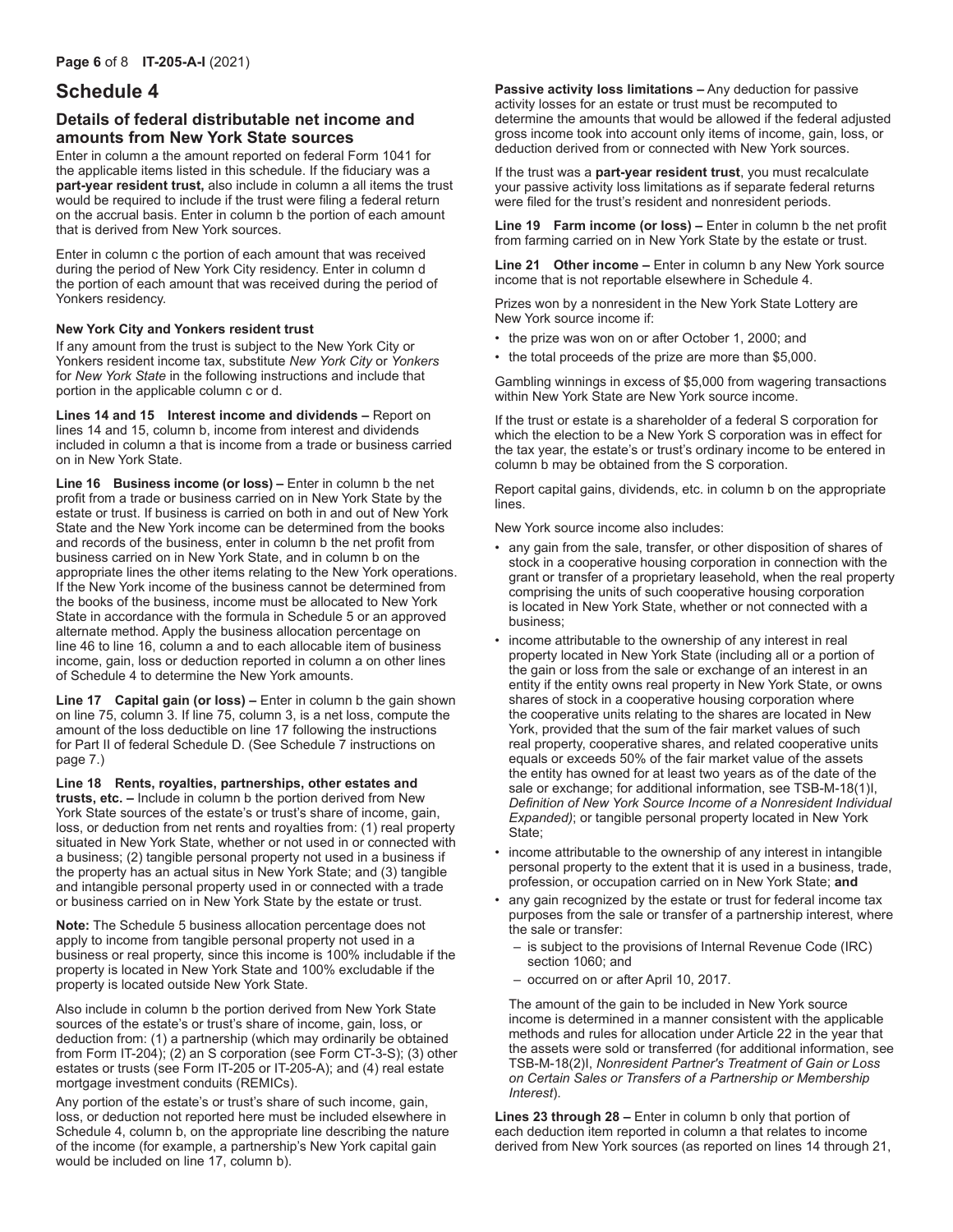column b). Include the qualified business income deduction from federal Form 1041, page 1, on line 28.

**Lines 31 through 35 –** Enter in column b the portion of the column a amounts that relates to items of income, gain, loss, or deduction of the estate or trust derived from or connected with New York State sources.

# **Schedule 5**

### **Formula basis allocation of business income**

Complete this schedule if the estate or trust carries on business both in and out of New York State but does not maintain books and records from which the New York income of the business can be determined. Submit a schedule showing the exact location (street address, city, and state) of each place, whether in or out of New York State, where the estate or trust conducts business. Describe each place (for example, branch office, agency, factory, etc.) and state whether it is rented or owned by the estate or trust.

If this schedule does not fairly and equitably reflect the income from New York State, an alternate allocation may be used. However, Schedule 5 must be completed, based on the statutory method, and include a detailed explanation of the alternative method used to determine New York income.

**Property percentage –** Calculate the average value of real and tangible personal property connected with the estate or trust by completing lines 39 through 41a.

**Line 39 Real property owned –** Enter in column 1 the average value of all real property owned by the business. Enter in column 2 the average value of real property owned that is located in New York State.

The average value of the property is determined by (1) adding its adjusted basis at the beginning of the tax year to its adjusted basis at the end of the tax year and  $(2)$  dividing by two.

**Line 40 Real property rented from others –** The value of real property rented to the business is generally eight times the gross rents payable for real property during the tax year for which the return is filed. For the definition of gross rents, see New York Codes, Rules and Regulations Title 20, section 132.15(d)(2) (20 NYCRR section 132.15(d)(2)).

**Line 41 Tangible personal property owned –** Enter in column 1 the average value (determined in accordance with the instruction for line 39) of all tangible personal property owned by the business. Enter in column 2 the average value of tangible personal property owned that is located in New York State.

**Line 41a Tangible personal property rented from others –** Enter the value of tangible personal property rented to the business. The value of rented tangible personal property is generally eight times the gross rents payable for tangible personal property during the tax year for which the return is filed. For the definition of gross rents, see 20 NYCRR section 132.15(d)(2).

**Line 42 Property percentage –** Add lines 39 through 41a, columns 1 and 2, and enter the totals on this line.

Divide the column 2 total by the column 1 total. Round the result to the fourth decimal place and enter it as a percentage in column 3. For example, if the total in column 1 is \$15,000 and the total in column 2 is \$10,000, divide \$10,000 by \$15,000 and enter the result (.6667) as a percentage (66.67%) in column 3.

**Line 43 Payroll percentage –** Enter wages, salaries, and other personal service compensation paid only to employees of the business. Do **not** include payments to independent contractors, independent sales agents, etc. Enter the total of the compensation paid to employees during the tax year in connection with business operations carried on both in and out of New York State in column 1. Enter the part that represents the amount paid in connection with New York operations in column 2. Compensation is paid for services in connection with New York operations if the employee works

in or travels out of an office or other place of business located in New York State.

Divide the column 2 total by the column 1 total. Round the result to the fourth decimal place and enter it as a percentage in column 3.

**Line 44 Gross income percentage – Enter in column 1, total** gross sales made, or charges for services performed, by employees, agents, agencies, or independent contractors of the business in and out of New York State. Enter in column 2 the part that represents gross sales made, or charges for services performed, by employees, agents, agencies, or independent contractors situated at, attached to, or sent out from offices of the business (or its agencies) located in New York State. For example, if a salesperson working out of the New York office covers the states of New York and New Jersey, all sales made by that salesperson are to be allocated to New York and included in column 2.

Divide the column 2 total by the column 1 total. Round the result to the fourth decimal place and enter it as a percentage in column 3.

**Line 46 Business allocation percentage –** Apply the business allocation percentage to each item of business income, gain, loss, or deduction reported in Schedule 4, column a, to determine the amount required to be entered in Schedule 4, column b. Make the appropriate entries in the spaces below line 46; submit an additional schedule if needed.

Apply the business allocation percentage to the modification of amounts from New York State sources (IT-205, Schedule B) with respect to modifications affecting items of business income, gain, loss, or deduction (except those attributable to real property) if business is carried on both in and out of New York State.

Do not apply the business allocation percentage to income from tangible property not used in a business or to income from the rental of (or gains or losses from the sale of) real property. The entire income or gain from the sale of the property located in New York State is taxable, and the entire loss in connection with that property is deductible to the extent it would be deductible for federal purposes. Conversely, no portion of the income or gain from the sale of property of this type located out of New York State is taxable, nor is any portion of any loss sustained in connection with out-of-state property deductible.

# **Schedule 6**

### **Computation of New York charitable deduction**

Determine the charitable deduction by completing this schedule in the same manner as Schedule A of federal Form 1041, but for New York items only.

**Line 47 –** Enter that portion of the amount reported on the corresponding line of Schedule A, federal Form 1041, that constitutes contributions to New York State, or any of its political subdivisions (cities, towns, counties, etc.), or to any corporation, trust, community chest, fund, foundation, or other entity organized or operated under the laws of New York State.

**Line 48 –** Enter that portion of the amount reported on the corresponding line of Schedule A, federal Form 1041, that reflects the New York charitable contributions included on line 47 attributable to income exempt from New York income tax or to income derived from sources out of New York State.

# **Schedule 7**

### **Capital gains and losses from sales or exchanges of New York capital assets**

If the estate or trust had any capital gains or losses from sales or exchanges of New York property, complete this schedule in the same manner as federal Form 1041, Schedule D, but with respect to gains and losses from New York property **only**. The short-term capital loss carryovers from preceding tax years on line 63 and the long-term capital loss carryovers on line 71 are computed only for gains and losses from New York property.